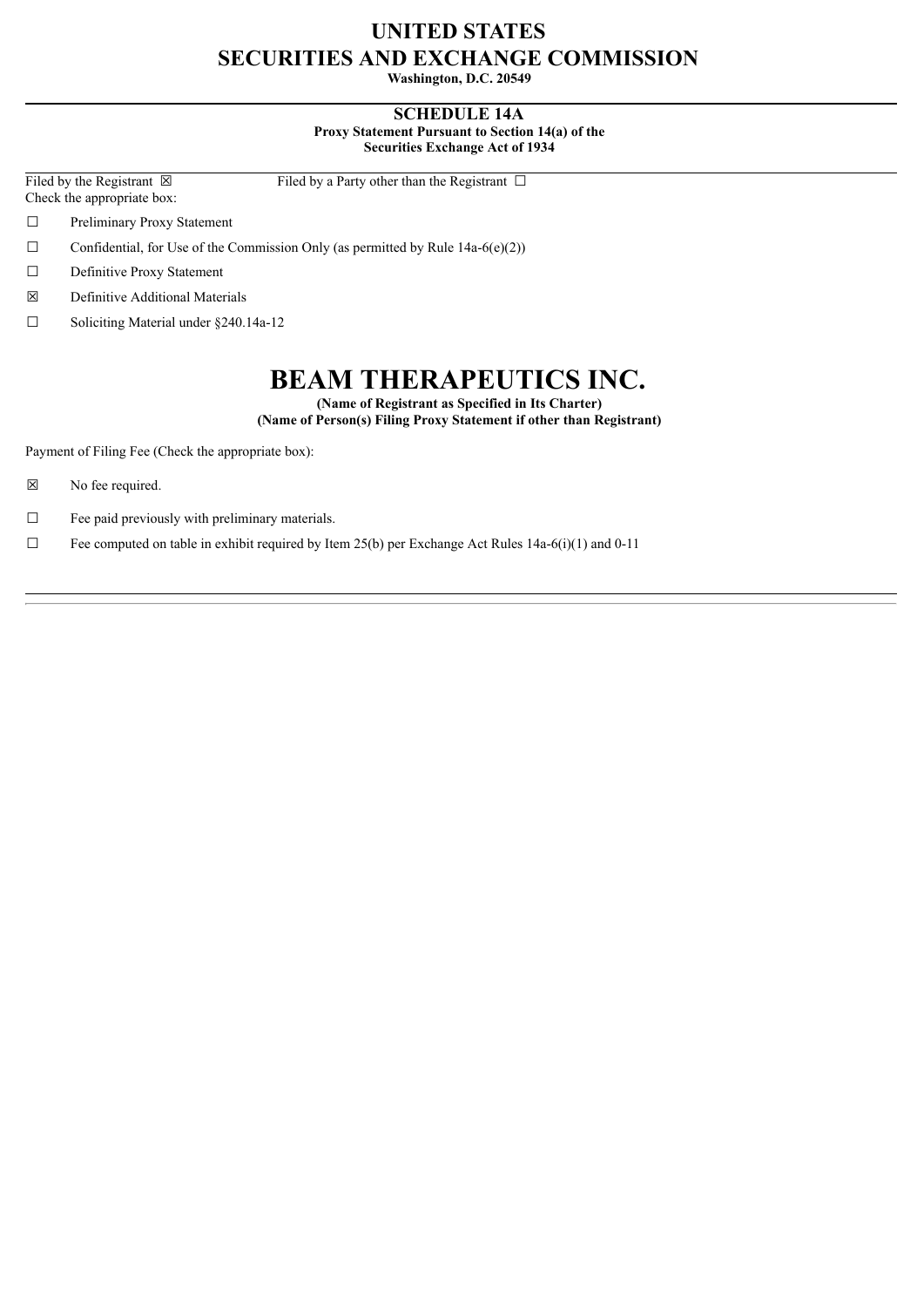Important Notice Regarding the Availability of Proxy Materials for the Stockholder Meeting to Be Held on June 8, 2022

# Your Vote Counts!

#### **BEAM THERAPEUTICS INC.**

2022 Annual Meeting June 8, 2022 11:30 AM EDT

Virtual Meeting Site: www.virtualshareholdermeeting.com/BEAM2022



D77963-P67615

#### You invested in BEAM THERAPEUTICS INC. and it's time to vote!

You have the right to vote on proposals being presented at the Annual Meeting. This is an important notice regarding the availability of proxy material for the stockholder meeting to be held on June 8, 2022.

## Get informed before you vote

View the Notice and Proxy Statement and 2021 Annual Report online OR you can receive a free paper or email copy of the material(s) by requesting prior to May 25, 2022. If you would like to request a copy of the material(s) you may (1) visit www.ProxyVote.com, (2) call 1-800-579-1639 or (3) send an email to sendmaterial@proxyvote.com. If sending an email, please include your control number (indicated below) in the subject line. Unless requested, you will not otherwise receive a paper or email copy.



\*Please check the meeting materials for any special requirements for meeting attendance.